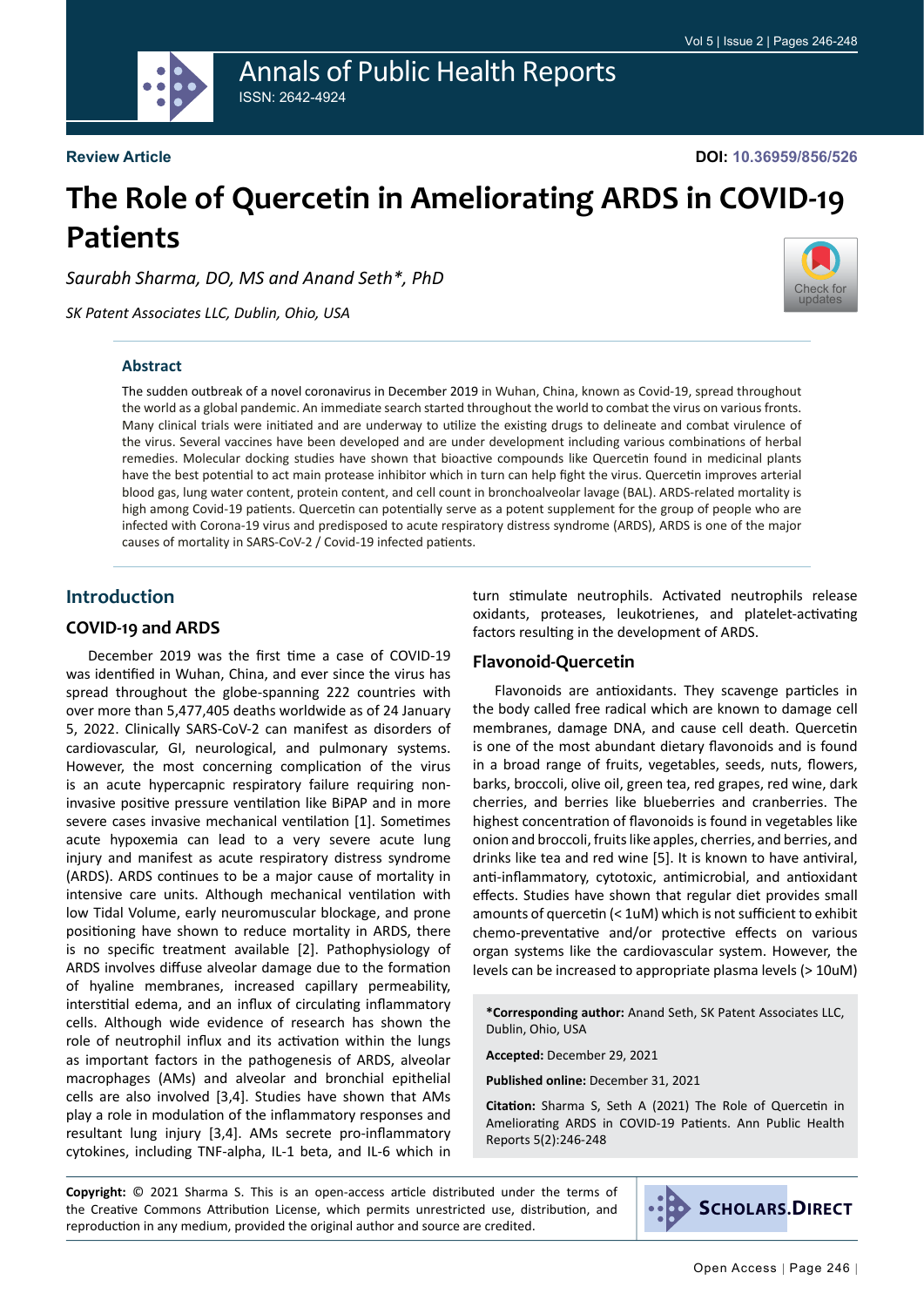by appropriate quercetin enriched foods or supplements [6]. Quercetin suppresses  $H_2O_2$ -induced apoptotic events, including hypodiploid cells, activation of Caspase 3 enzyme activity, and lactate dehydrogenase release [2]. *In vitro*  studies have shown that Quercetin plays a role in protecting against allergies, hay fever, heart disease, high cholesterol, HTN, interstitial cystitis, prostatitis, RA, and cancer.

#### **Quercetin and COVID-19**

COVID-19 is a highly infectious virus and can lead to comorbidities especially ARDS. The onset of COVID-19 related ARDS is typically 8-12 days, which is inconsistent with ARDS Berlin criteria, which defined a 1-week onset limit [7]. Studies have shown that quercetin plays a role in diminishing an acute lung injury, nitric oxide (NO), and malondialdehyde (MDA), and increases the antioxidant enzyme levels [8]. Animal sepsis models using cecal ligation and puncture have shown that single-dose of quercetin diminishes levels of YKL-40 (an inflammatory glycoprotein involved in endothelial dysfunction), and oxidant molecules (oxidase (XO)) [3]. Takashima, et al. [9] have shown that quercetin exhibits a prophylactic effect on lipopolysaccharide (LPS)-induced acute lung injury (ALI) in mice [9]. Lipopolysaccharides are present in the membrane of gram-negative bacteria and is considered as one of the major risk factors for ARDS. The same study also showed that intrathecal administration is a desirable method to effectively exert the cytoprotective effects of quercetin. Hayashi, et al. [10] showed that quercetin increases the levels of heme oxygenase (HO-1) expression and protects against hydrogen peroxide (H<sub>2</sub>O<sub>2</sub>)-induced cytotoxicity in lung epithelial cell lines [10]. Peroxide induced cytotoxicity is one of the etiologies of acute lung injury and in very severe forms can lead to ARDS. HO-1 plays an important role in defense against oxidant-induced lung injury during ARDS. Studies have shown increased HO-1 expression in lung tissues and bronchoalveolar lavage (BAL) fluid from patients with ARDS as body's compensatory role to fight against cytotoxicity. Several studies on various murine models of lung injury have also shown a protective role for HO-1.

Researchers have elucidated numerous antiviral properties of flavonoids. Molecular docking studies have shown that bioactive compounds found in medicinal plants like naringenin, quercetin, apigenin-7-glucoside, oleuropein, curcumin, catechin, and epicatechin-gallate appeared to have the best potential to act as COVID-19 main protease  $(M_{\text{max}})$ inhibitors as demonstrated by the binding energies  $[11]$ . This was also supported by a very recent study using in silico molecular dynamics docking studies by Peterson, et al [12]. In another docking study, it was shown that SARS-CoV2 has a favorable binding affinity for the human ACE2 receptor, which facilitates infection and molecules like quercetin can serve as a reasonable target to disrupt the viral S-protein -ACE2 interface [13]*.* The study by Meng, et al. [14] showed that quercetin improved arterial blood gas, lung water content, protein content, and cell counts in BAL in a dose-dependent manner [9]. It also decreased the expression of the intercellular adhesion molecule (ICAM-1) and macrophage inflammatory protein (MIP-2) as compared to the control groups. Soluble intercellular cell adhesion molecule -1 (sICAM-1) levels are significantly higher in both the pulmonary edema fluid and plasma from patients with ALI/ARDS [2].

## **Conclusion**

Therefore, numerous studies have elucidated that quercetin holds strong therapeutic potential in suppressing the inflammatory cascade in acute lung injury and ARDS. Bioflavonoids, in general, and in particular quercetin hold a strong potential to be used in synergistic forms along with antivirals. The effective synergism of flavonoids with antivirals could potentially serve as a potent prophylactic supplement for the vaccinated and unvaccinated populations.

## **Competing Interests**

The authors declare no competing interests.

#### **Acknowledgement**

Thanks to Brinly Richards for assembling the information pertaining to the content of the paper.

#### **References**

- 1. [Wilcox Susan R \(2020\) Management of respiratory failure due](https://www.bmj.com/content/369/bmj.m1786)  [to COVID-19. BMJ 369: m1786.](https://www.bmj.com/content/369/bmj.m1786)
- 2. [Calfee CS, Eisner MD, Parsons PE, et al. \(2009\) Soluble](https://pubmed.ncbi.nlm.nih.gov/18670758/)  [intercellular adhesion molecule-1 and clinical outcomes in](https://pubmed.ncbi.nlm.nih.gov/18670758/)  [patients with acute lung injury 2009. Intensive Care Med 35:](https://pubmed.ncbi.nlm.nih.gov/18670758/)  [248-257.](https://pubmed.ncbi.nlm.nih.gov/18670758/)
- 3. [Matthay MA, Zemans RL \(2011\) The acute respiratory distress](https://pubmed.ncbi.nlm.nih.gov/20936936/)  [syndrome: Pathogenesis and treatment. Annu Rev Pathol 28:](https://pubmed.ncbi.nlm.nih.gov/20936936/)  [147-163.](https://pubmed.ncbi.nlm.nih.gov/20936936/)
- 4. [Ware LB, Matthay MA \(2000\) The acute respiratory distress](https://pubmed.ncbi.nlm.nih.gov/10793167/)  [syndrome. N Eng J Med 342: 1334-1349.](https://pubmed.ncbi.nlm.nih.gov/10793167/)
- 5. [David AVA, Arulmolo R, Parasuram S \(2016\) Overviews of the](https://pubmed.ncbi.nlm.nih.gov/28082789/)  [biological importance of quercetin: A bioactive flavonoid.](https://pubmed.ncbi.nlm.nih.gov/28082789/)  [Pharmacogen Rev 10: 84-89.](https://pubmed.ncbi.nlm.nih.gov/28082789/)
- 6. [Russo M, Spagnuolo C, Tedesco I, et al. \(2012\) The flavonoid](https://pubmed.ncbi.nlm.nih.gov/21856292/)  [quercetin in disease prevention and therapy: Facts and fancies.](https://pubmed.ncbi.nlm.nih.gov/21856292/)  [Biochem Pharmacol 83: 6-15.](https://pubmed.ncbi.nlm.nih.gov/21856292/)
- 7. [Li X, Ma X \(2020\) Acute respiratory failure in COVID-19: Is it](https://pubmed.ncbi.nlm.nih.gov/32375845/)  ["typical" ARDS? Crit Care 24: 198.](https://pubmed.ncbi.nlm.nih.gov/32375845/)
- 8. [Gerin F, Sener U, Erman H, et al. \(2016\) The effect of quercetin](https://pubmed.ncbi.nlm.nih.gov/26670180/)  [on acute lung injury and biomarkers of inflammation and](https://pubmed.ncbi.nlm.nih.gov/26670180/)  [oxidative stress in the rat model of sepsis. Inflammation](https://pubmed.ncbi.nlm.nih.gov/26670180/) 29: [700-705.](https://pubmed.ncbi.nlm.nih.gov/26670180/)
- 9. [Takashima K, Matsushima M, Hashimoto K, et al. \(2014\)](https://respiratory-research.biomedcentral.com/articles/10.1186/s12931-014-0150-x)  [Protective effects of intratracheally administered quercetin on](https://respiratory-research.biomedcentral.com/articles/10.1186/s12931-014-0150-x)  [lipopolysaccharide-induced acute lung injury. Respir Res 15: 15.](https://respiratory-research.biomedcentral.com/articles/10.1186/s12931-014-0150-x)
- 10. [Hayashi Y, Matudhima M, Nakamura T, et al. \(2012\) Quercetin](https://pubmed.ncbi.nlm.nih.gov/22138401/)  [protects against pulmonary oxidant stress via heme oxygenase-1](https://pubmed.ncbi.nlm.nih.gov/22138401/)  [induction in lung epithelial cells. Biochem Biophys Res Commun](https://pubmed.ncbi.nlm.nih.gov/22138401/)  [417: 169-174.](https://pubmed.ncbi.nlm.nih.gov/22138401/)
- 11. [Khaerunnisa S, Kurniawan H, Awaluddin R, et al. \(2020\)](https://www.preprints.org/manuscript/202003.0226/v1)  [Potnetial inhibitor of COVID-19 main protease \(Mpro\) from](https://www.preprints.org/manuscript/202003.0226/v1)  [several medicinal plant compounds by molecular docking study.](https://www.preprints.org/manuscript/202003.0226/v1)  [Preprint 2020030226.](https://www.preprints.org/manuscript/202003.0226/v1)
- 12. [Peterson Leif \(2020\) COVID-19 and flavonoids: In silico](https://papers.ssrn.com/sol3/papers.cfm?abstract_id=3599426)  [molecular dynamics docking to the active catalytic site of SARS-](https://papers.ssrn.com/sol3/papers.cfm?abstract_id=3599426)[CoV and SARS-CoV-2 main protease.](https://papers.ssrn.com/sol3/papers.cfm?abstract_id=3599426)